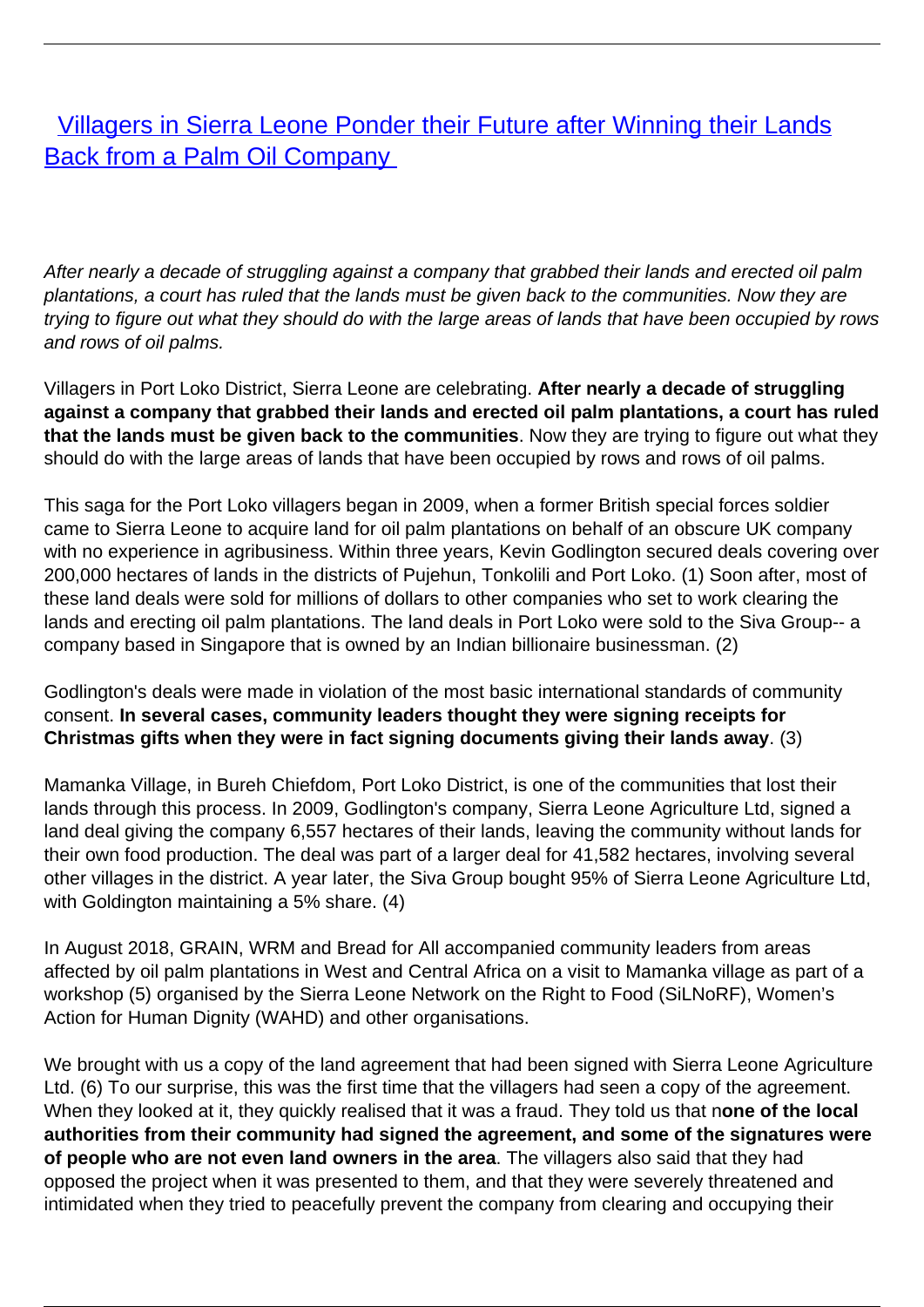lands.

The villagers also told us how the company had made numerous promises to them, such as the provision of good jobs and schools for the children, and that none of these promises ever materialised. **Only a few of them were hired by the company since it began operations, and it had been nearly a year since the company had paid workers for their wages.** When we visited other nearby villages affected by the same land deal, they told similar stories about how the company had not fulfilled its promises and had increased poverty and food insecurity in the area.

The women of Mamanka Village were, however, very moved by the stories they heard during the Port Loko meetings of leaders from communities in other parts of Sierra Leone and other African countries also affected by oil palm plantation companies. **They realised that they were not alone in their suffering and that actions could be taken to reclaim their lands.**

At the end of the meetings, the women and other participants from Mamanka had arrived at a clear set of demands for the company: the return of their lands; the payment of unpaid salaries and rent; and the annulment of the land lease agreement. All 36 organisations participating in the meeting signed a statement supporting these demands.

According to the woman chief of Mamanka Village, Yarbom Kapri Dumbuya (formerly Mamusu Dumbuya) their fight to get their lands back intensified after these meetings. "**We learnt a lot from experiences shared by other women across the country and within Africa**," she told Aminata Finda Massaquoi of Culture Radio, during a visit to the village in November 2018.

Their struggle eventually got the attention of a legal rights organisation, NAMATI. Officers of the organisation visited the community and agreed to provide them with legal representation to take the company to court. **After several sessions at the court, the court ruled in favor of the community, ordering Sierra Leone Agriculture Ltd to return all of the lands to the Port Loko villages and to pay them US\$ 250,000 in unpaid rent**. (7)

Speaking through tears, the women of Mamanka Village told Aminata what a relief it was to be able to once again step on their farm lands without being harassed. They thanked all those who have stood by them during their struggle.

Yet many challenges remain for the community. The company left them with a dangerous, halffinished well and about 1,500 hectares of their lands are now occupied by industrial oil palms. The villagers of Mamanka are not sure what they should do about these plantations. Should they try to remove the oil palms and produce other food crops? Should they form a cooperative to produce their own palm oil? Is there some way to integrate the two?

One company that might contact the Port Loko villagers to try and entice them into signing a new deal is the Dutch company Natural Habitats. It runs oil palm plantations in the country, but is also pursuing contract growing schemes with farmers to produce organically certified palm oil. For this reason, the company is sometimes described as being better than the big plantation companies. But the villagers of Port Loko should be wary. Kevin Godlington, the very person that orchestrated the land deal that robbed them of their lands ten years ago, is Natural Habitats' Chief Operations Officer! (8)

**The courageous victory of the villagers of Port Loko to get their lands back is an inspiration to communities affected by oil palm plantations from across Africa and the world**, some of whom